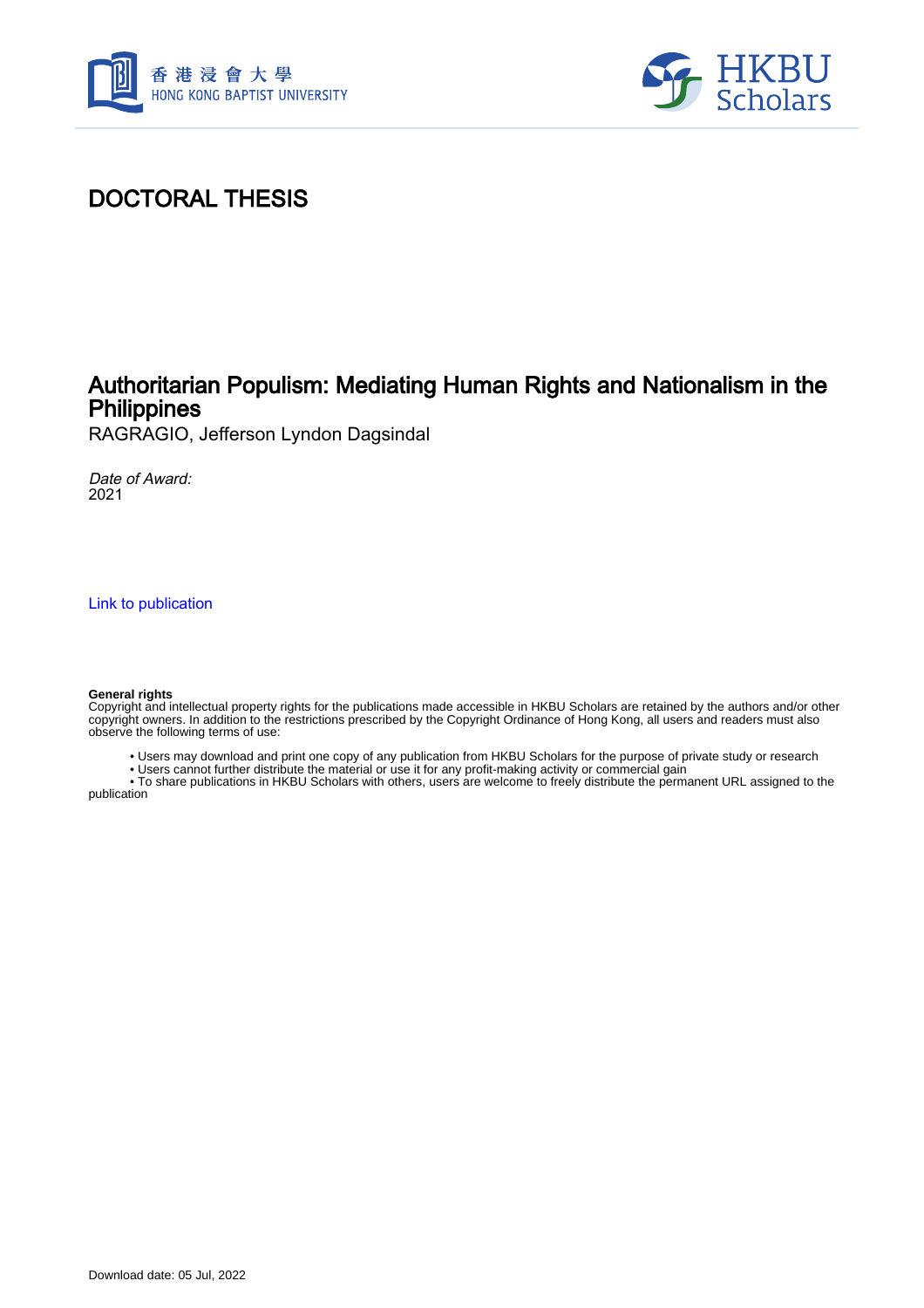#### **ABSTRACT**

The study argues that the democratic pillars of independent media, human rights and nationalism are largely disfigured in and through communication. As an intervention in the scholarship on communication and populism, authoritarian populism (AP) is understood as a political communication style that articulates the us-versus-them divide to amass a popular and nationalist appeal. The methodological approach is inspired by interpretation and criticism, and supported by frame analysis, interview and secondary analysis. Using the concept of media populism, the mediated narratives of news editorials, human rights and nationalism are interrogated to examine the communicative might of AP. First, the editorial frames that the dominant news media outlets deploy when dealing with Duterte are uncovered. They exhibit how the media can enable, nurture and counter populism. Second, the anti-human rights agenda of populism is fueled by the discourses of strongman and fake news. It shows the ways in which the democratic consensus on human rights is delegitimized by sustained attack. And third, the inclusive vision of nationalism is reformatted through the manufacture of exclusionary nationalism. It probes the role of patronage, hate and mediatized masses in targeting group identities. Arguing against an ahistorical perspective on AP, the study contends that Philippine media, human rights and nationalism were deeply compromised long before Duterte exploded on the national stage. The leader harnessed these flaws and turned them into a particular style of authoritarian-populist politics. The study contributes to a more historical conception of AP and suggests that patronage, postcolonial politicking and institutional property of media are pivotal in deconstructing the populist playbook. While these factors appear underrated in the dominant literature, the Philippine experience propounds how populism is perpetuated by established blocs of patronage power, postcolonial sentiment and political-economy climate of media. The implications of AP to mediatization of politics are considered.

Keywords: authoritarian populism, media populism, human rights, nationalism, Philippines, Duterte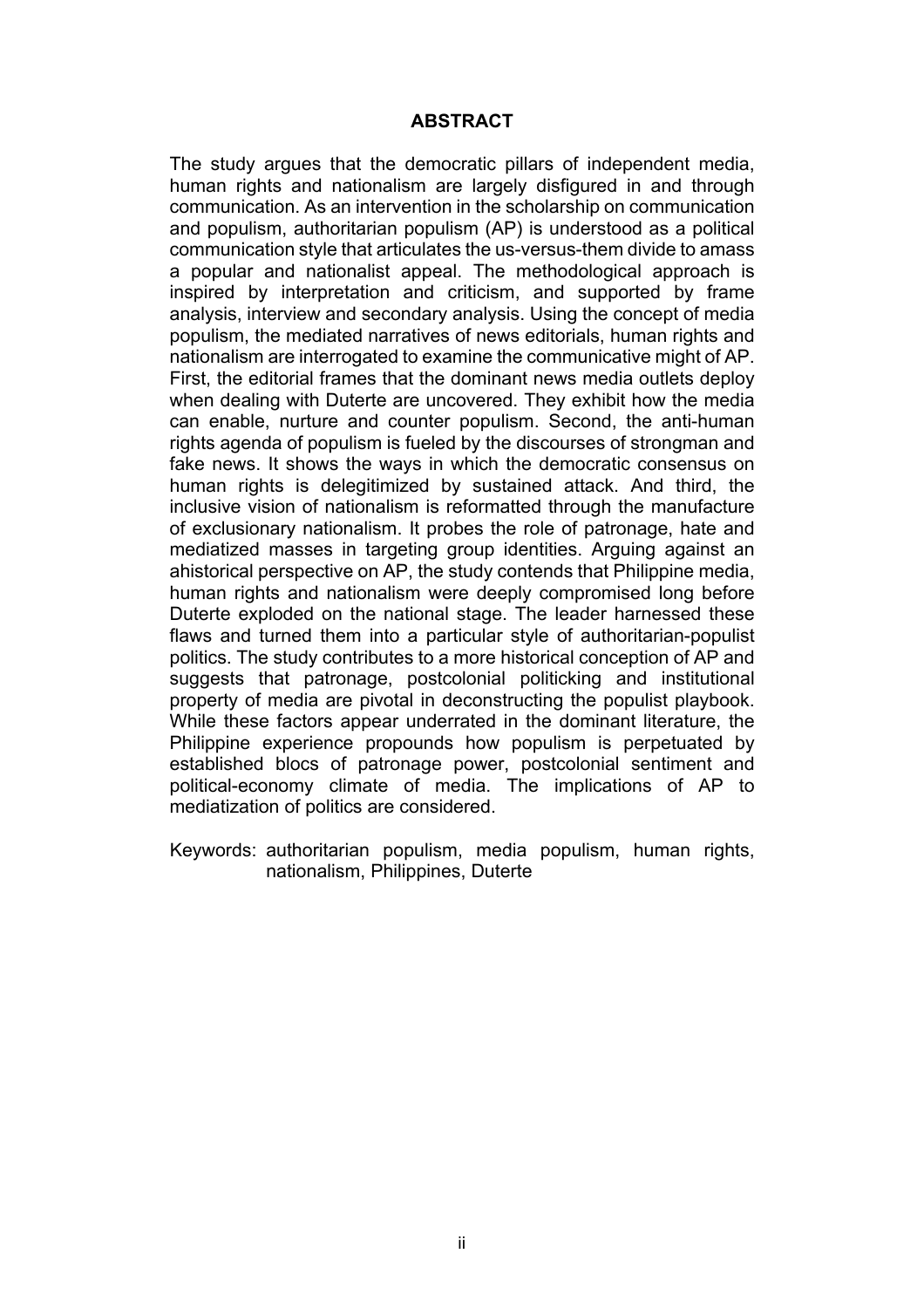## **TABLE OF CONTENTS**

|                                                          | Page |
|----------------------------------------------------------|------|
| Chapter 1. The Constitution of the Present               |      |
| 1.1. The communicative appeal of authoritarian populism  | 6    |
| 1.1.1. From not so local politics                        | 7    |
| 1.1.2. Elections: The battleground for populist power    | 9    |
| 1.1.3. Change, anti-elitism and postcolonial politicking | 14   |
| 1.1.4. Duterte and belligerent populist politics         | 16   |
| 1.2. The political discourse of authoritarian populism   | 21   |
| 1.2.1. Key definitions of populism and authoritarianism  | 22   |
| 1.3. Why authoritarian populism?                         | 28   |
| 1.4. Communication and populism                          | 30   |
| 1.5. Media populism                                      | 33   |
| 1.6. Methodology                                         | 36   |
| Chapter 2. A Survey of Authoritarianism and Populism     |      |
| 2.1. Authoritarianism                                    | 39   |
| 2.1.1. Building on the legacy of authoritarianism        | 43   |
| 2.2. Populism                                            | 50   |
| 2.2.1. Populism in Southeast Asia                        | 56   |
| 2.3. Nationalism, human rights and media under populism  | 59   |
| 2.3.1. Nationalism                                       | 60   |
| 2.3.2. Human rights                                      | 64   |
| 2.3.3. Media                                             | 70   |
| 2.4. Synthesis                                           | 77   |
|                                                          |      |
| Chapter 3. Exclusionary Nationalism                      |      |
| 3.1. The inclusive vision of Philippine nationalism      | 82   |
| 3.1.1. Colonization and the origin of nationalism        | 84   |
| 3.2. Major challenges to nationalism                     | 87   |
| 3.2.1. Patronage politics                                | 88   |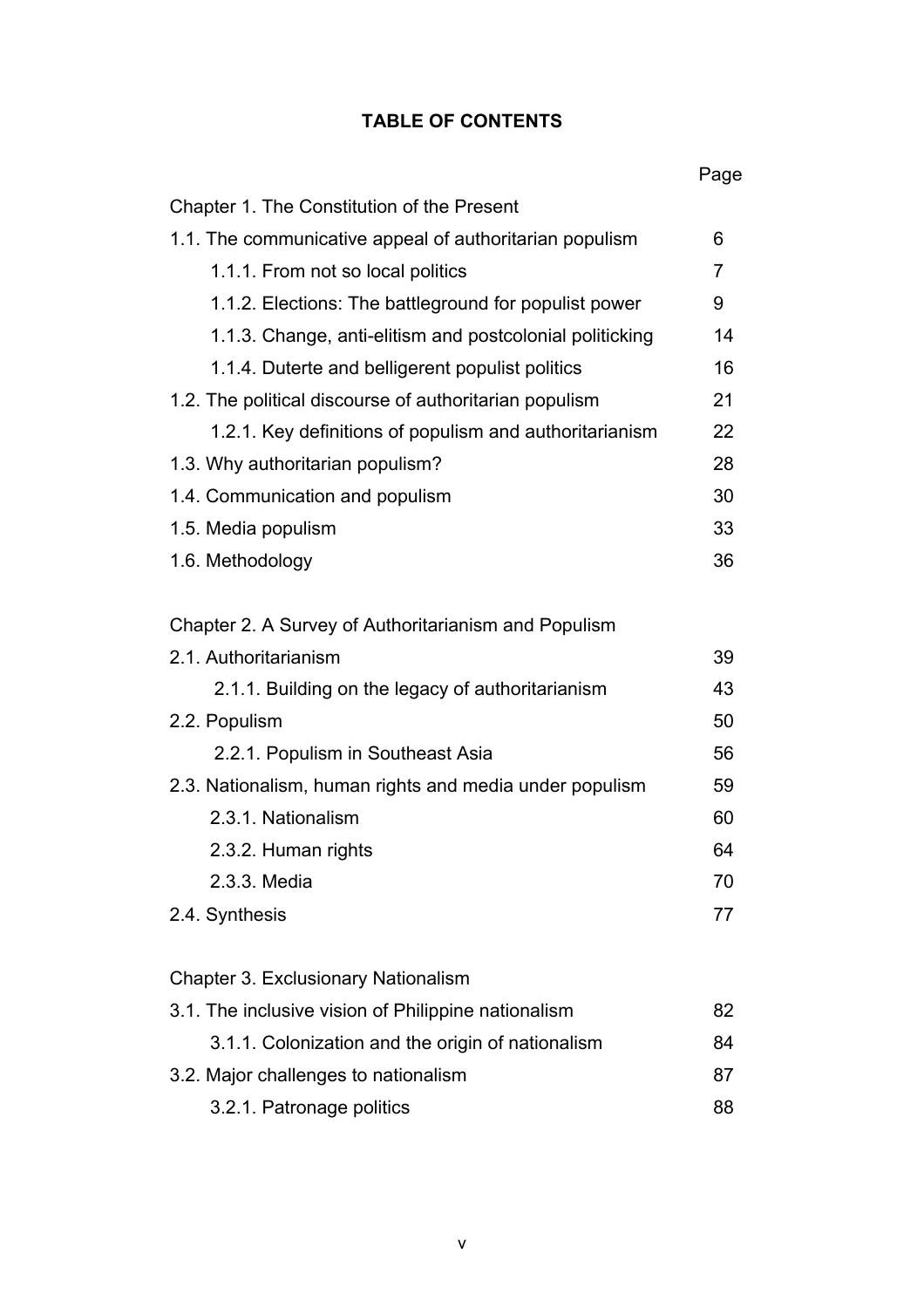## **TABLE OF CONTENTS**

|                                                           | Page |
|-----------------------------------------------------------|------|
| 3.2.2. Political hate                                     | 93   |
| 3.2.3. Pro-masses image                                   | 95   |
| 3.3. Duterte and exclusionary nationalism                 |      |
| 3.3.1. The anti-indigenous rhetoric                       | 98   |
| 3.3.2. Patronizing the police and military                | 102  |
| 3.3.3. Homogenized opposition                             | 103  |
| 3.4. Summary                                              | 105  |
| Chapter 4. Anti-Human Rights                              |      |
| 4.1. Human rights in the Philippines                      | 108  |
| 4.1.1. Why human rights under Duterte?                    | 113  |
| 4.2. Data sources                                         | 116  |
| 4.3. The system of class patronage                        |      |
| 4.3.1. Duterte and Marcos                                 | 119  |
| 4.3.2. Honoring the old and the young Marcos              | 120  |
| 4.3.3. Duterte and Arroyo                                 | 123  |
| 4.3.4. The populist-neoliberal compass                    | 124  |
| 4.4. Strongman                                            | 126  |
| 4.4.1. "If it involves human rights, I don't give a shit" | 127  |
| 4.4.2. The making of a war                                | 128  |
| 4.4.3. Climate of fear                                    | 131  |
| 4.5. Fake news                                            | 132  |
| 4.5.1. Fake news in context                               | 134  |
| 4.5.2. Duterte Diehard Supporters                         | 135  |
| 4.5.3. Fear in the social media capital                   | 137  |
| 4.5.4. Media martial law                                  | 138  |
| 4.6. Summary                                              | 141  |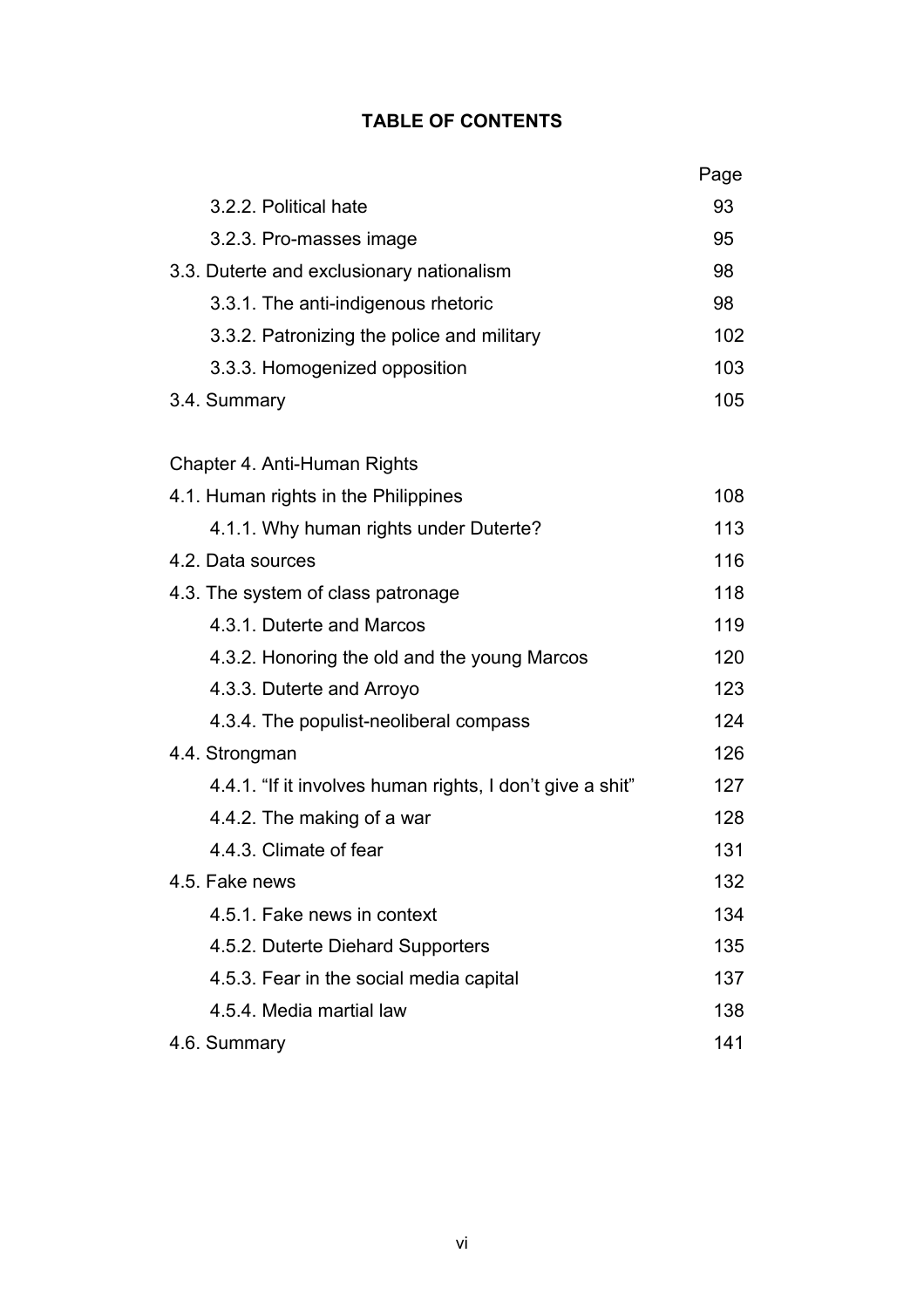## **TABLE OF CONTENTS**

|                                                              | Page |
|--------------------------------------------------------------|------|
| Chapter 5. Media Frames of Populism                          |      |
| 5.1. Objective                                               |      |
| 5.2. Method                                                  | 145  |
| 5.3. Selection of media outlets and editorials               | 148  |
| 5.3.1. Why editorials?                                       | 149  |
| 5.3.2. Selection of editorials                               | 150  |
| 5.4. Media framing                                           | 152  |
| 5.4.1. Limitations                                           | 152  |
| 5.5. Profile of news media outlets                           | 153  |
| 5.5.1. Bulletin                                              | 153  |
| 5.5.2. Inquirer                                              | 156  |
| 5.5.3. Rappler                                               | 163  |
| 5.5.4. Star                                                  | 168  |
| 5.6. Media frames                                            | 170  |
| 5.6.1. Anti-AP                                               | 172  |
| 5.6.2. Pro-AP                                                | 183  |
| 5.6.3. Neutral                                               | 189  |
| 5.7. Locating nationalism and human rights in media populism | 192  |
| 5.8. Summary                                                 | 195  |
|                                                              |      |
| Chapter 6. The Populist Temptation                           |      |
| 6.1. Media and the quest for popularity                      | 197  |
| 6.2. Disfigured rights and nationalism                       | 201  |
| 6.3. Conclusion                                              | 205  |
| 6.4. Prospects for authoritarian populism                    | 211  |
|                                                              |      |
| Bibliography                                                 | 236  |
| <b>Curriculum Vitae</b>                                      | 280  |